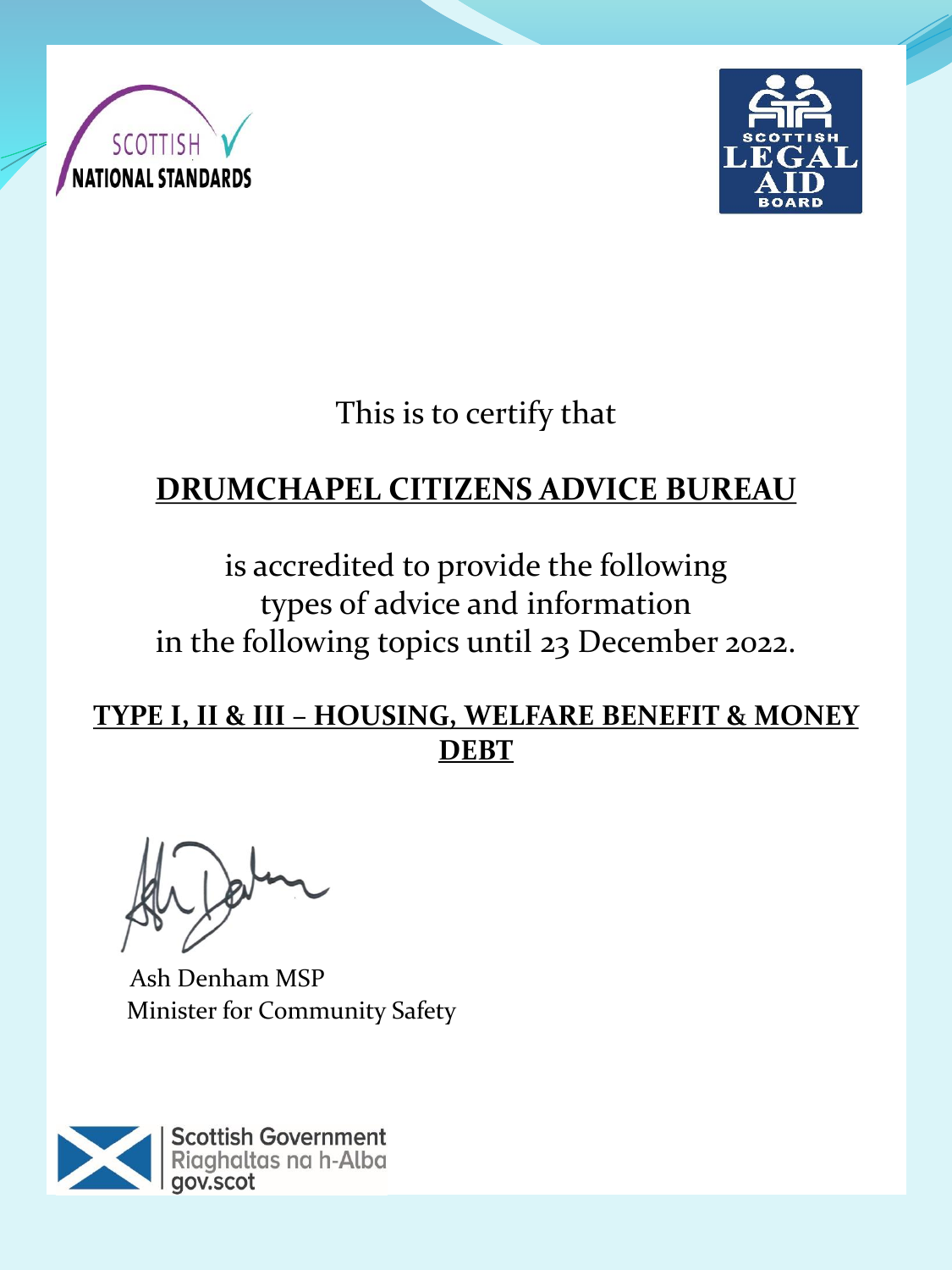#### **COMPETENCY ACHIEVED**

#### **2 Housing Specific Competences**

- 2.1 Rent Arrears Type II
- 2.2 Mortgages & Secured Loans Type III
- 2.3 Universal Credit for housing costs and Housing Benefit Adviser competences – Type II
- 2.4 Disrepair in Rented Housing Type II
- 2.5 Housing Options Type II
- 2.6 Discrimination in Housing Type II
- 2.7 Eviction Type II
- 2.8 Anti-Social Behaviour Type II
- 2.9 Harassment and Illegal Eviction– Type II
- 2.10 Homelessness Type II
- 2.11 Relationship Breakdown Type II
- 2.12 Rent: Private Sector Type II
- 2.13 Security of Tenure Type II
- 2.14 Statutory Tenancy Rights Type II
- 2.15 Repair and Improvement Grants Type II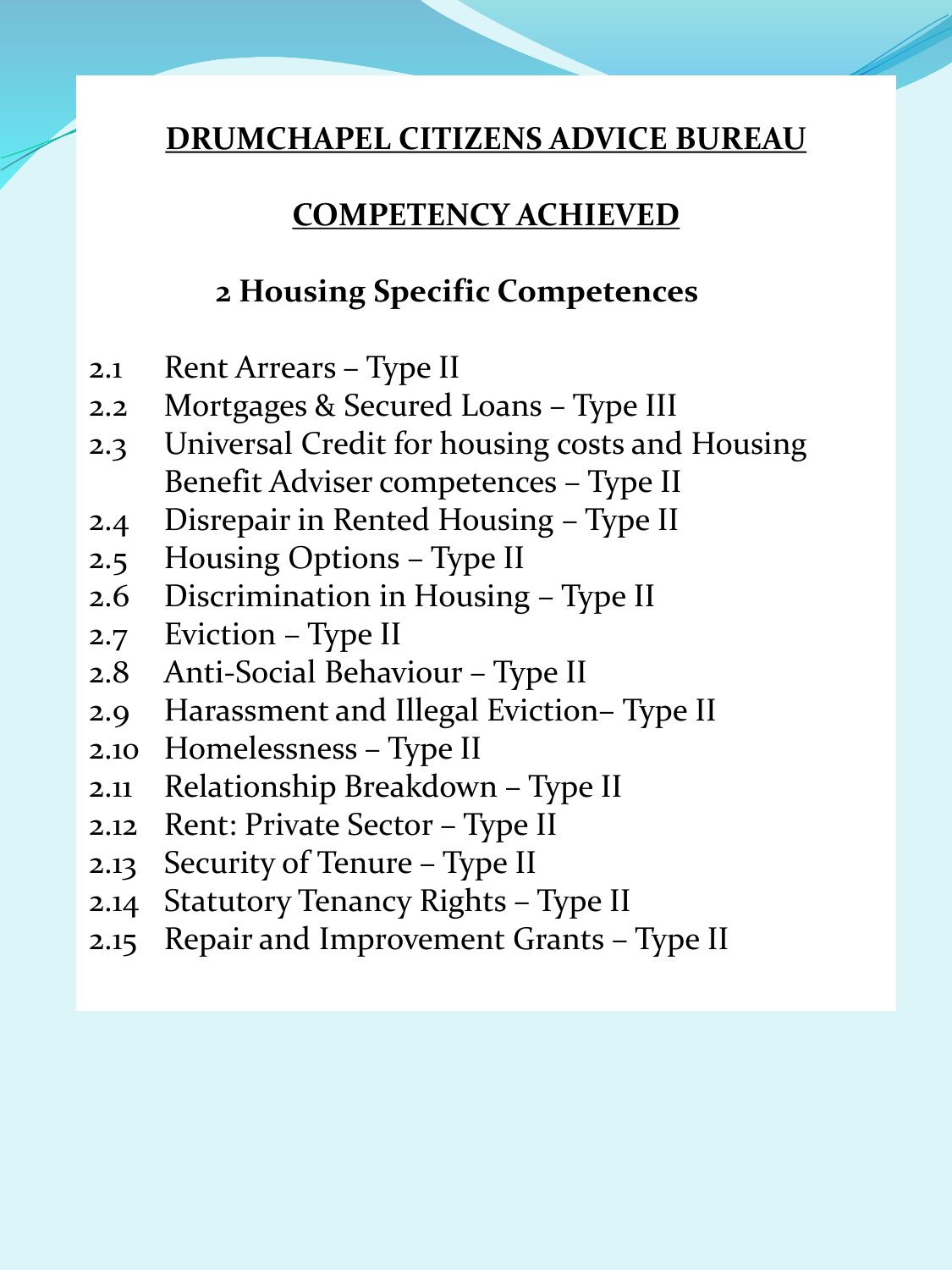#### **COMPETENCY ACHIEVED**

## **3 Money and Welfare Benefits Related to Advice Competences – Foundation Knowledge**

- 3.1 Administrative Structure of the Benefits and Tax Credits Systems – Type III
- 3.2 National Insurance Scheme Type II
- 3.3 Claims & Backdating Type II
- 3.4 Decision-Making, Disputes and Appeals Type III
- 3.5 Benefit & Tax Credit Overpayments Type II
- 3.6 Assessment, Initial Decision-Making & Holding Activity in Debt Cases – Type II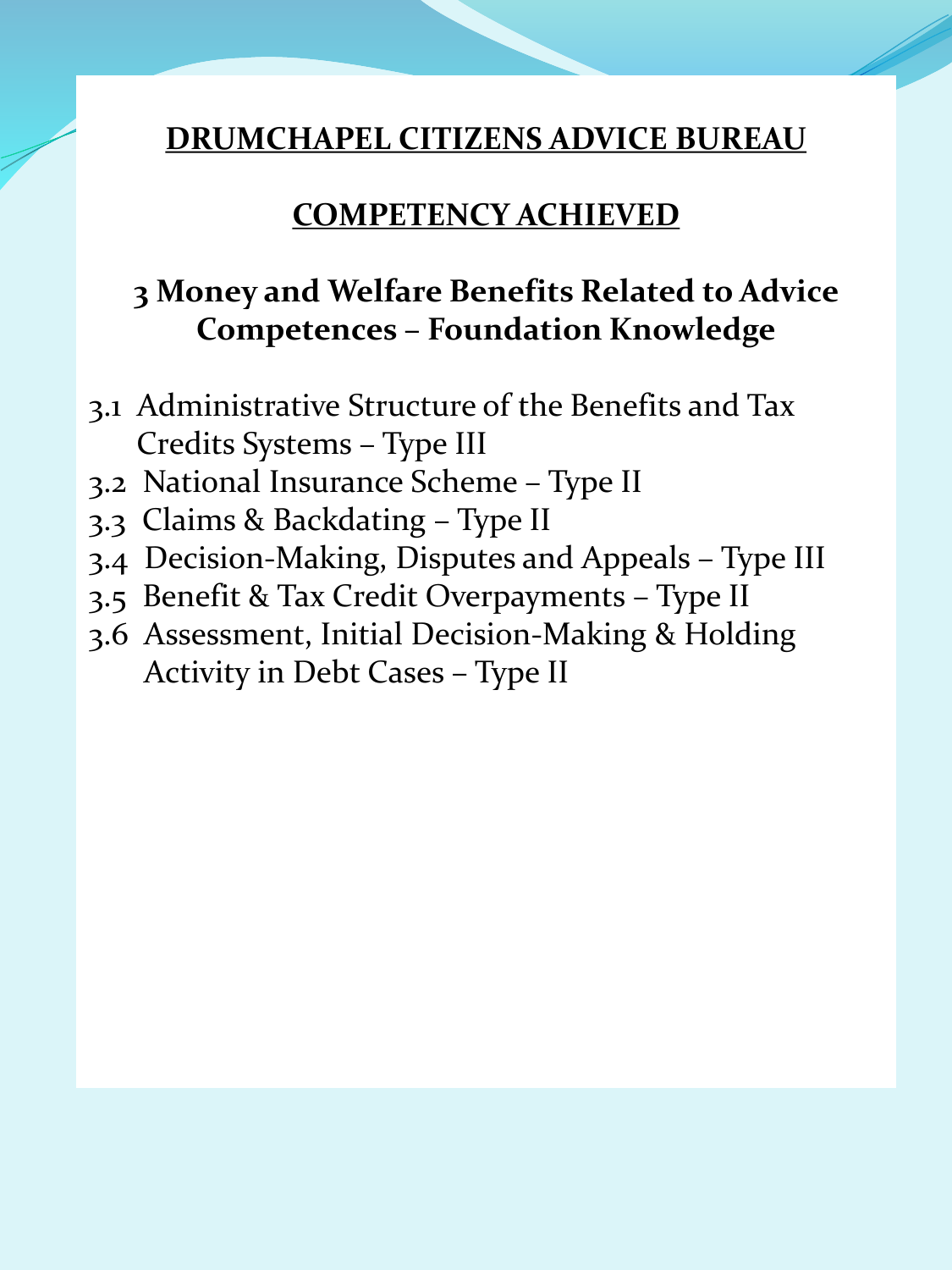## **COMPETENCY ACHIEVED**

## **4 Money and Welfare Benefits Related Advice Competences – Specialist Areas**

- 4.1 Means-Tested Benefits Type II
- 4.2 Universal Credit Type II
- 4.3 Tax Credits Type II
- 4.4 The Social Fund & the Scottish Welfare Fund Type II
- 4.5 The Impact of Work on Benefits Type II
- 4.6 Child Element of Universal Credit, Child Benefit, Kinship Care Allowance & Guardian's Allowance – Type II
- 4.7 State Retirement Pension Type II
- 4.8 Personal Independence Payment, Disability Living Allowance & Attendance Allowance – Type II
- 4.9 Benefits for People who have Limited Capability for Work – Type II
- 4.10 Benefits for Industrial Injury and Disease Type III
- 4.11 Benefits for Veterans Type I
- 4.12 Carers Allowance Type II
- 4.13 Jobseeker's Allowance– Type II
- 4.14 Benefits for Maternity, Paternity and Adoption Type II
- 4.15 Bereavement Benefits Type II
- 4.16 Benefits for People in Public Care Type II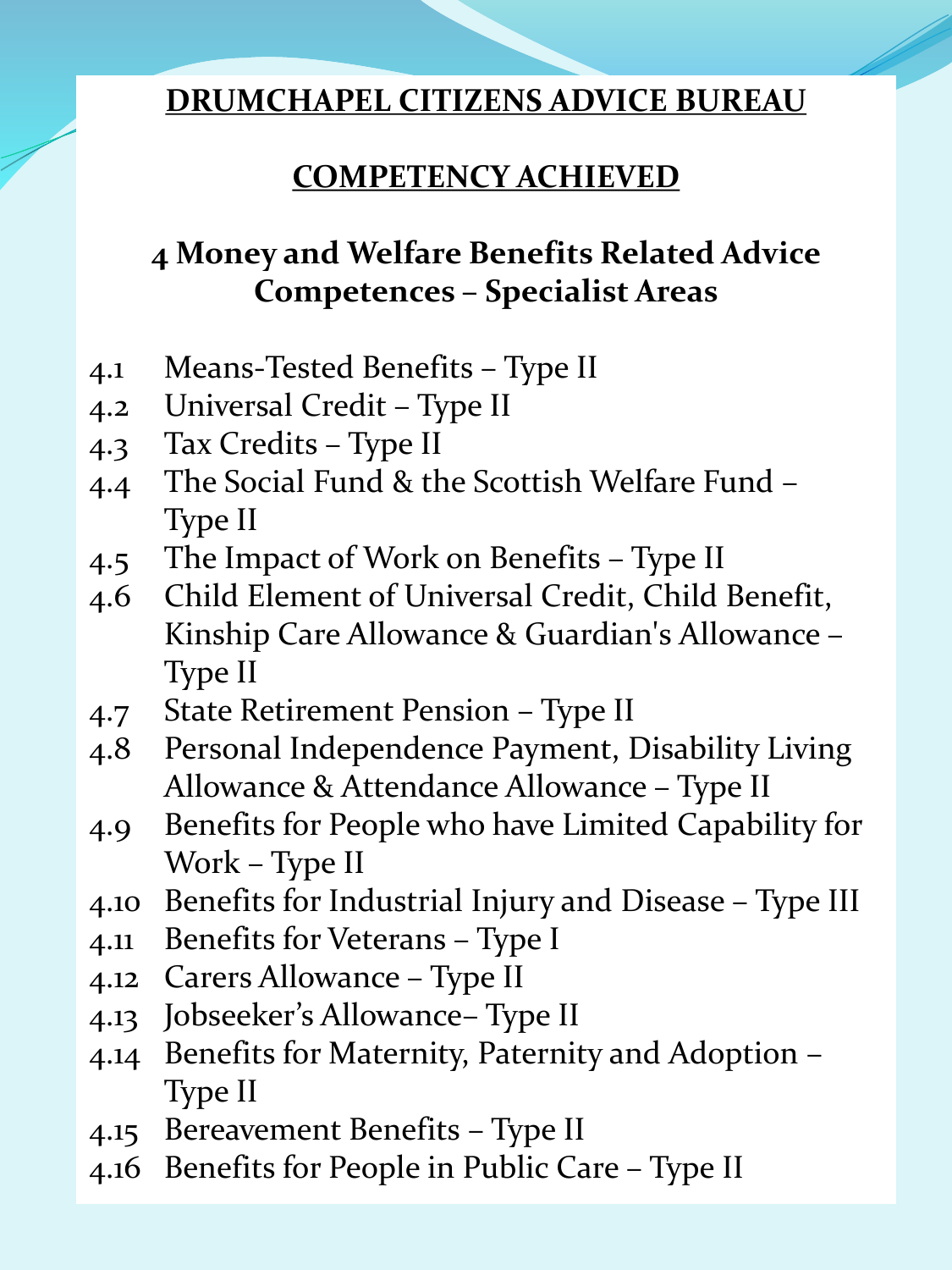## **COMPETENCY ACHIEVED**

## **4 Money and Welfare Benefits Related Advice Competences – Specialist Areas Cont.**

- 4.17 Benefits for Students Type II
- 4.18 Benefits for People from Abroad and/or who are Subject to Immigration Control – Type II
- 4.19 Ancillary Benefits Type II
- 4.20 Financial Statements Type II
- 4.21 Liability for Debts, Extortionate Credit, Unfair Contract Terms, Unenforceable Debts, Creditor Malpractice, Codes of Practice, etc – Type II
- 4.22 Identifying & Agreeing Options in Debt Cases – Type III
- 4.23 Negotiating & Making Offers to Creditors– Type II
- 4.24 Diligence, Diligence Stoppers and Court Proceedings – Type III
- 4.25 Bankruptcy & Trust Deeds– Type III
- 4.26 The Debt Arrangement Scheme– Type II
- 4.27 Recalls & Appeals against Court Decrees and Orders – Type II
- 4.28 Utility Debts Type II
- 4.29 Local and national Tax Debts Type II
- 4.30 Rent Arrears Type II